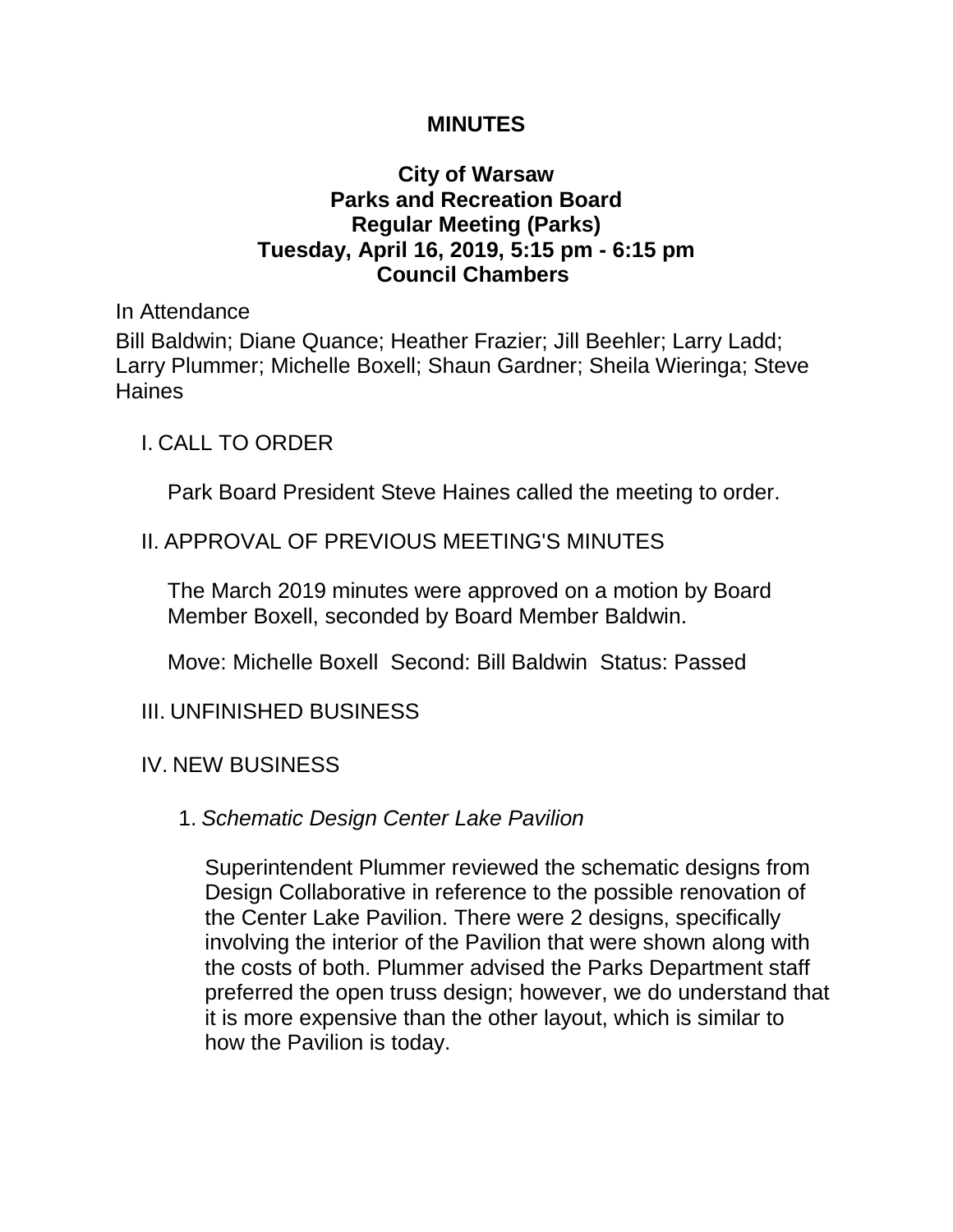Plummer stated that the costs are not for top of the line items but are still good products that are cost competitive. The next phase of the project is to move forward with design development and construction documents. Once that phase is done, then anytime in the future, if/when the time comes to renovate the Pavilion, bids can start almost immediately.

A motion to approve the next phase of the project to start the design development for the Center Lake Pavilion was approved on a motion by Board Member Ladd, seconded by Board Member Beehler.

Move: Larry Ladd Second: Jill Beehler Status: Passed

## 2. *Lucerne Park Amphitheater*

Plummer provided construction layouts of the Lucerne Park Amphitheater to the Park Board. The design will be similar to that of the Central Park Plaza. It will hold about 260 people, will be wheelchair accessible, and the stage will be moved closer to the seating area. Construction will come in at or below \$150,000 and the Parks Department will provide the lighting. During the construction of the Buffalo Street Project, 5 of our ornamental lights needed to be removed. We have refurbished these and will place these at Lucerne Park. We are also in talk with NIPSCO to increase the electrical at the park to accommodate 200 amp service. This will provide plenty of power for any future park events at that location.

The next step is to move forward with the bid process, so construction can start. Ideally, we would like construction to begin no later than June.

Additionally, Plummer advised the Park Board that the rental fee would need to be adjusted to accommodate the updates to the facility. He asked the Board to think about this for future meetings.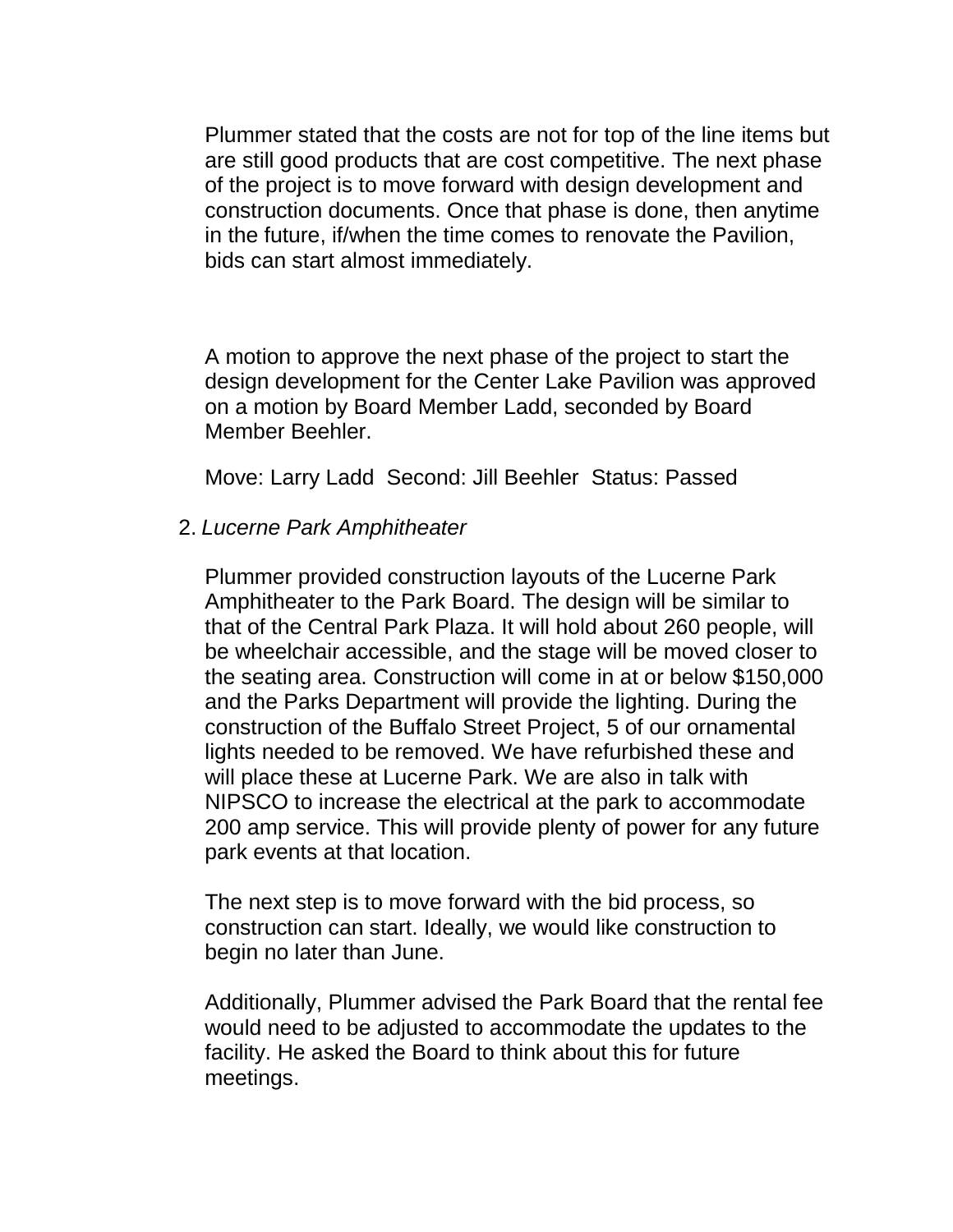A motion to approve moving forward with the bid process for the Amphitheater was approved by Board Member Boxell, seconded by Board Member Baldwin.

Move: Michelle Boxell Second: Bill Baldwin Status: Passed

3. *Grants Kelly Park* 

Plummer informed the Board that both grants, one from the K21 Community Foundation and one from the Dr. Dane & Mary Louise Foundation, were granted totaling nearly \$63,000.00. These grants will be used at Kelly Park to integrate a permanent Pickle Ball Court.

#### 4. *Maintenance Report*

Maintenance Director Shaun Gardner informed the Park Board that restrooms in all parks have been opened, with the exception of Central Park restrooms which are temporarily closed due to plumbing issues. Picnic tables have been moved to the parks as well as under the shelters. More sand has been dropped off at the beaches and they have been swept with the Barber Surf Rake. The campground is now open and running. Water has been turned on at every site, the courtesy piers are in, we filled low spots in with rock, each site has a fire ring and picnic table and the office is up and running. Mowing season has officially started.

### 5. *Recreation Report*

Recreation Director Sheila Wieringa advised that the 2019 Recreation Guides should be available either this Thursday or